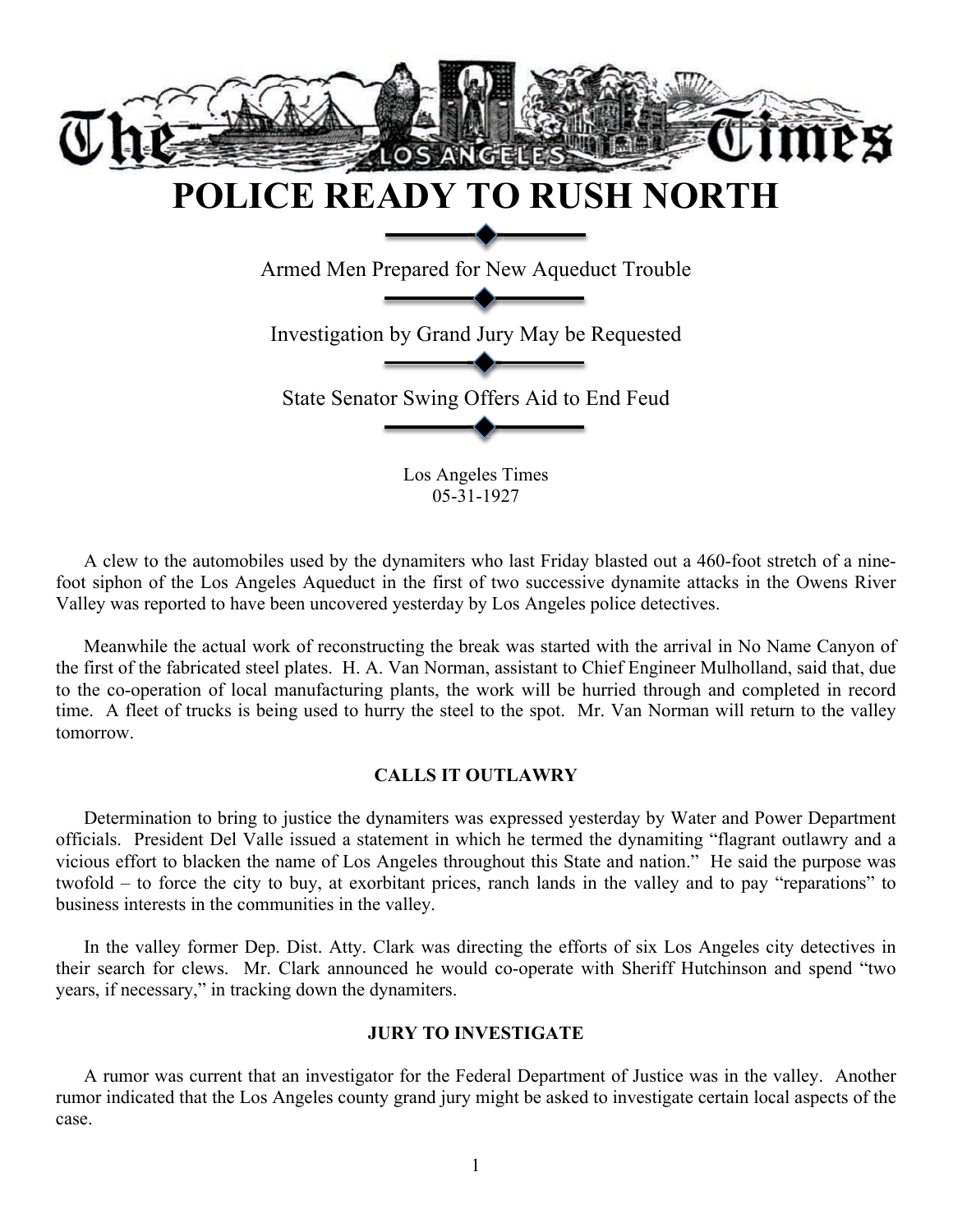State Senator Ralph Swing, whose district includes Inyo county, the scene of the dynamiting, arrived in the valley yesterday and offered to render what assistance he could in ironing out the feud between the valley faction and the water bureau.

A squad of fifty-three picked policemen, all heavily armed, was maintained constantly at Central Police Station all day yesterday prepared to leave for the valley immediately in case of further trouble. Nineteen automobiles were held in readiness for their transport. They were under command of Chief of Detectives Cline.

Work looking toward the repair of the damaged penstocks leading to the Big Pine House No. 3 was begun yesterday. The powerhouse supplies energy to the valley and the damage thee did not affect the aqueduct system. Bureau officials repeated yesterday that a large supply of water is available to the city from the immense reservoirs south of the break.

Mr. Del Valle's statement follows: "The criminal attacks made by dynamiters during the past few days upon the city's water and power systems culminate a campaign of violence and threats that has been conducted against this city and its Department of Water and Power for more than three years. From the beginning this campaign has been characterized by flagrant outlawry and a vicious effort to blacken the name of Los Angeles throughout this State and nation.

"A small group of persons in Owens Valley, aided and abetted by certain outside interests, have been the active forces in this campaign. Their purpose has been two-fold:

(1.) To force the city to buy, at exorbitant prices, ranch valley land in the valley still held in private ownership.

(2.) To compel the city to pay them many additional millions of dollars as 'reparations' for asserted injury to business interests in the valley resulting from the city's land purchases in that region.

In an effort to support their demands for unreasonable land prices and 'reparations' this group ;has broadcast the false charges that Owens Valley is being devastated and its business interests ruined by the city of Los Angeles.

We believe the time has arrived when the people of this city and State are entitled to know the truth of this situation, and we therefore submit for public consideration a statement of the facts.

# **WATER FORMERLY WASTED**

Owens River and its tributaries in the valley are the water supply sources of the Los Angeles Aqueduct. Prior to the construction of the Aqueduct a large share of this water was unused by the valley ranchers and was wasted into Owens Lake.

Before the city constructed the Aqueduct it obtained its rights to appropriate water from Owens River trough filings granted by the State of California and the United States government. On the basis of this right it has proceeded in good faith to invest more than \$44,000,000 in the construction, development and maintenance of a water storage and supply system.

Never in its history has Owens Valley prospered and increased in wealth as it has in the past twenty years during which time the city has been operating its Aqueduct in that territory.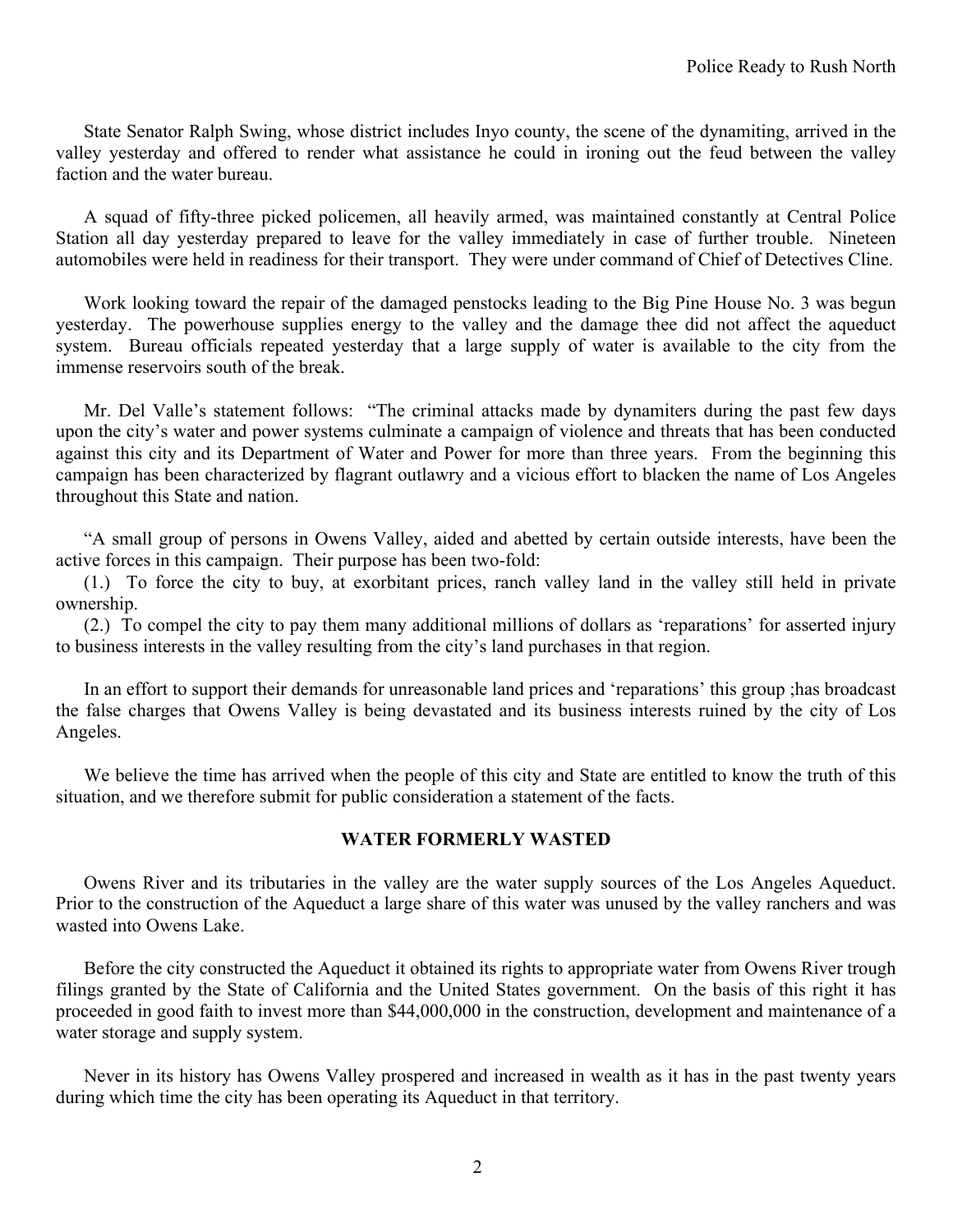# **VALLEY PROSPERS**

Owens Valley, practically the only portion of Inyo county under development, was settled as an agricultural region in the early seventies. In 1905, two years before work began on the Aqueduct, Inyo county had an assessed valuation of \$2,487,000. In 1915, two years after the completion of the Aqueduct, Inyo county's assessed valuation had increased \$7,628,000; today Inyo county has an assessed valuation of \$11,347,000. Such a steady and relatively great increase in assessed valuations does not indicate that the valley has suffered at the hands of the city of Los Angeles.

When the city entered Owens Valley to construct the Aqueduct it found that region largely a raw frontier territory without even a railroad connection with the cities and markets of Southern California. The city, requiring rail transportation to handle its construction materials, entered into an agreement with the Southern Pacific Company, which resulted in that company building a standard gauge railroad from Mojave to Lone Pine in the valley,, a distance of 120 miles. Thus, through the city's efforts, was Owens Valley given its first standard railroad connection with the outside world.

# **PURCHASE NECESSARY**

Unable to reach any sort of equitable agreement with valley interests concerning division and use of Owens River water, the city has found it necessary, during the last four years, to make extensive water-land purchases in the valley. Because of the series of abnormally dry years just passed through, these land purchases were required as the only method of safeguarding the Aqueduct water supply upon which 1,250,000 people in Los Angeles are largely dependent.

Since 1923 the city has paid or contracted to pay \$12,000,000 for approximately 70,000 acres of land in the valley. The purchase price paid for these lands was on the basis of 4.1 times their assessed valuation. The properties' actual market value is recognized to be only about two times the assessed value.

More than 70 percent of the ranches purchased have been leased to tenants, in many instances the former owners, and these lands are being retained under cultivation. Additional leases are being made each day.

During the eighteen months between October 1, 1925, and April 1, 1927, the city expended a total of \$202,132 on improvements to the ranch properties it has purchased in Owens Valley.

In the face of the repeated charge that Owens Valley towns are being ruined, here are the facts.

Building and improvement work in the Owens Valley towns of Bishop, Big Pine, Independence and Lone Pine has been progressing steadily since the city began its land purchases in the valley.

Since the city began its land purchases, three new modern hotels have been completed in the towns of Bishop, Lone Pine and Independence. Today two of these hotels are being enlarged.

Garages have been erected or enlarged in all of the four towns during the past eighteen months. In Lone Pine a block of four new store buildings has just been completed.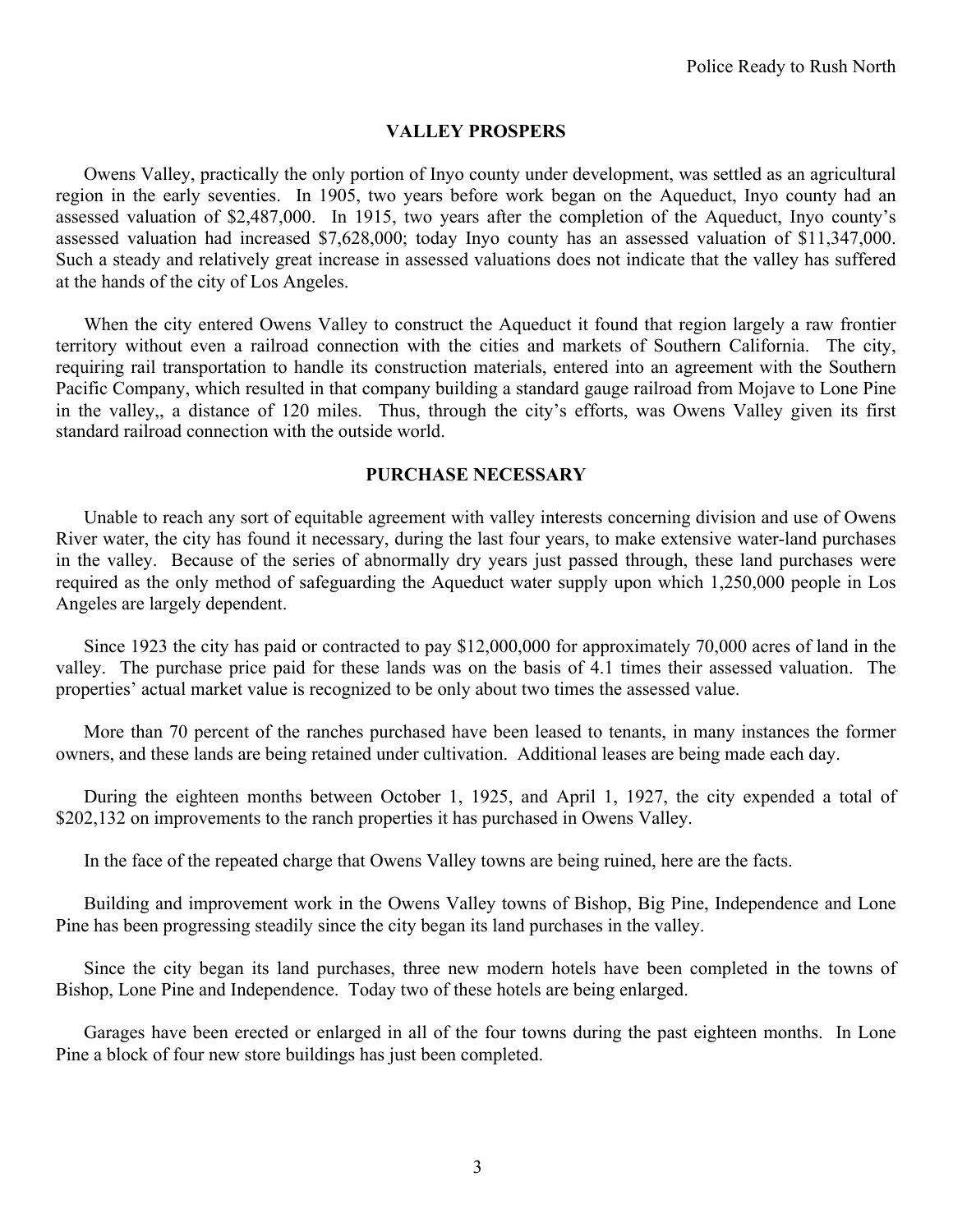#### **BANK DEPOSITS GROW**

Published statements of Owens Valley banks reveal that the bank deposits in Bishop, largest town in the valley, were 21 percent greater on December 31, 1926, than on December 31, 1922, the year before the city began its land purchases. The deposits for December, 1922, were \$1,972,720 and for December, 1926, \$2,385,411.

Purchase of automobiles has come to be regarded as one of the best barometers of any community's prosperity and buying power. In Inyo county the annual registration of automobiles for the year 1926 is reported to be 435 percent greater than for the year 1921 – the number of cars registered being seventy-six in 1921 and 407 in 1926.

Hundreds of the city's employees engaged in the operation and maintenance of the Aqueduct and on new construction work are stationed in the valley. The city's payroll in the valley now amounts to more than \$100,000 a month, and this payroll contributes materially to the prosperity of a region whose total population is 7,000.

# **CITY PAYS HEAVY TAXES**

The city s by far the largest tax payer in Owens Valley. Its tax bill for the present year amounted to \$144,000 or 43 percent of the total county taxes.

Ever since the Aqueduct was placed in operation, the city of Los Angeles, through its responsible officials, has attempted to work out with the valley residents an equitable agreement concerning the division, storage and use of the available water in Owens River.

In 1921 it appeared that at last an agreement had been reached. The plan outlined called for the expenditure of several millions of dollars by the city of Los Angeles in providing water storage and conservation facilities largely for the benefit of the ranchers. As a part of this program the city, in good faith, began the construction of a dam in Owens Gorge for the purpose of creating a storage reservoir in Long Valley. This work was halted when an injunction suit was filed by a group of Owens Valley residents restraining the Department of water and Power from building the Long Valley reservoir dam.

#### **LIBERAL PRICES PAID**

Beginning in 1922, a series of abnormally dry years cut short the water supply in the Owens River basin. The city of Los Angeles was confronted with the threat of a serious shortage of water from Owens River. To prevent such a shortage the department followed the only course possible; it authorized the purchase of water land along Owens River. The prices offered for the land were extremely liberal and were gladly accepted by the land-owners.

At the same time an exhaustive survey of the water resources of Owens Valley was made by a board of engineers composed of Louis Hill, J. B. Lippincott and A. L. Sonderreger. Their findings revealed that in normal years there would be sufficient water available in the valley to irrigate 30,000 acres of land and meet the needs of the Aqueduct as well. Accordingly, the department offered to establish a policy of land purchases that would leave 30,000 acres of the best land in the valley under private ownership. The department further offered